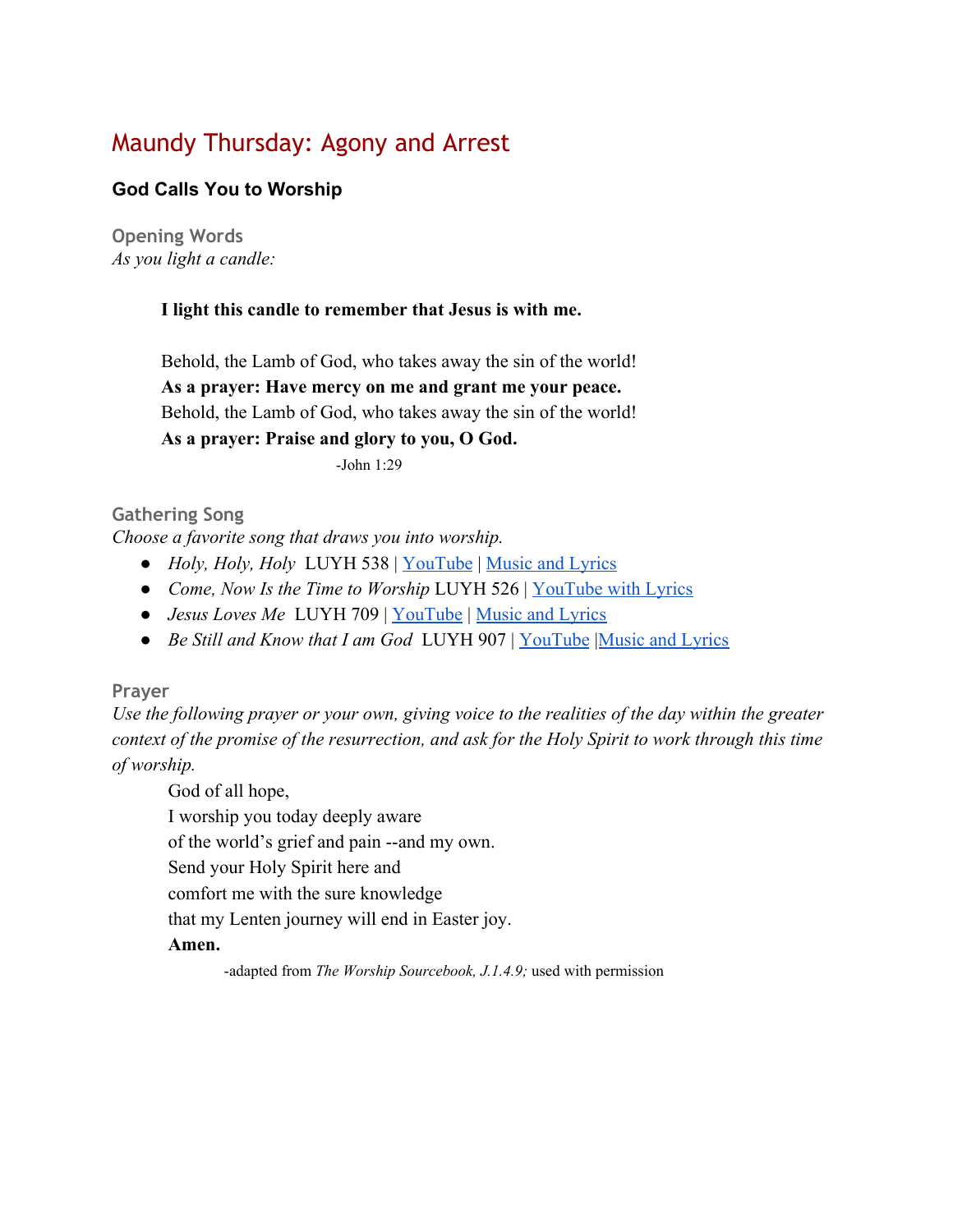# **God Speaks and You Respond**

**Scripture Reading**

- "A Dark Night in the Garden" *The Jesus Storybook Bible,* Sally Lloyd-Jones, © 2007, Zonderkids, p 294-301
- Matthew  $26.36 56$

# **Reflecting on God's Word**

- If you knew that you were about to be arrested and tortured what do you think you would do? If you did pray, what do you think you would say?
- Read the words Jesus prayed before his arrest as recorded in John 17.
	- If you are able, consider kneeling as you read this passage.

# **Sung or Spoken Response**

*Use one or more of the following songs to reflect and meditate. Listen to the link provided, or read the text from a hymnal, or sing as you are able.*

- *Go to Dark Gethsemane* -LUYH 161 | [instrumental hymn video](https://www.youtube.com/watch?v=Q1jpg1Ioei4) | [Music and Lyrics](https://hymnary.org/hymn/LUYH2013/161)
- *Draw Near (Psalm 69)* [performance video](https://www.youtube.com/watch?v=LRiAJsVc-Gk) | [lyrics](https://wendellk.bandcamp.com/track/draw-near-psalm-69-feat-sandra-mccracken)
- *Rock of Ages, Cleft for Me* [lyric video](https://www.youtube.com/watch?v=Ah6xIq4mL0I) | [video](https://www.youtube.com/watch?v=yIAG7B2l_Ns) | [Music and Lyrics](https://hymnary.org/text/rock_of_ages_cleft_for_me_let_me_hide)

# **Prayer**

*Offer your own prayer or use the following one.*

Redeeming God,

on the night of his betrayal and arrest, your Son, Jesus Christ, our Lord stopped and prayed. Help me to follow Christ's example and turn to you when I find myself troubled and face difficulties of all kinds.

Redeeming God,

on the night of his betrayal and arrest, your Son, Jesus Christ, my Lord, stopped and prayed not that his trials would be taken away, but that God might be glorified through him and people saved. I also pray that in whatever I face today you may be glorified. May I live my life in such a way that people take notice and desire to know you as I do.

Redeeming God,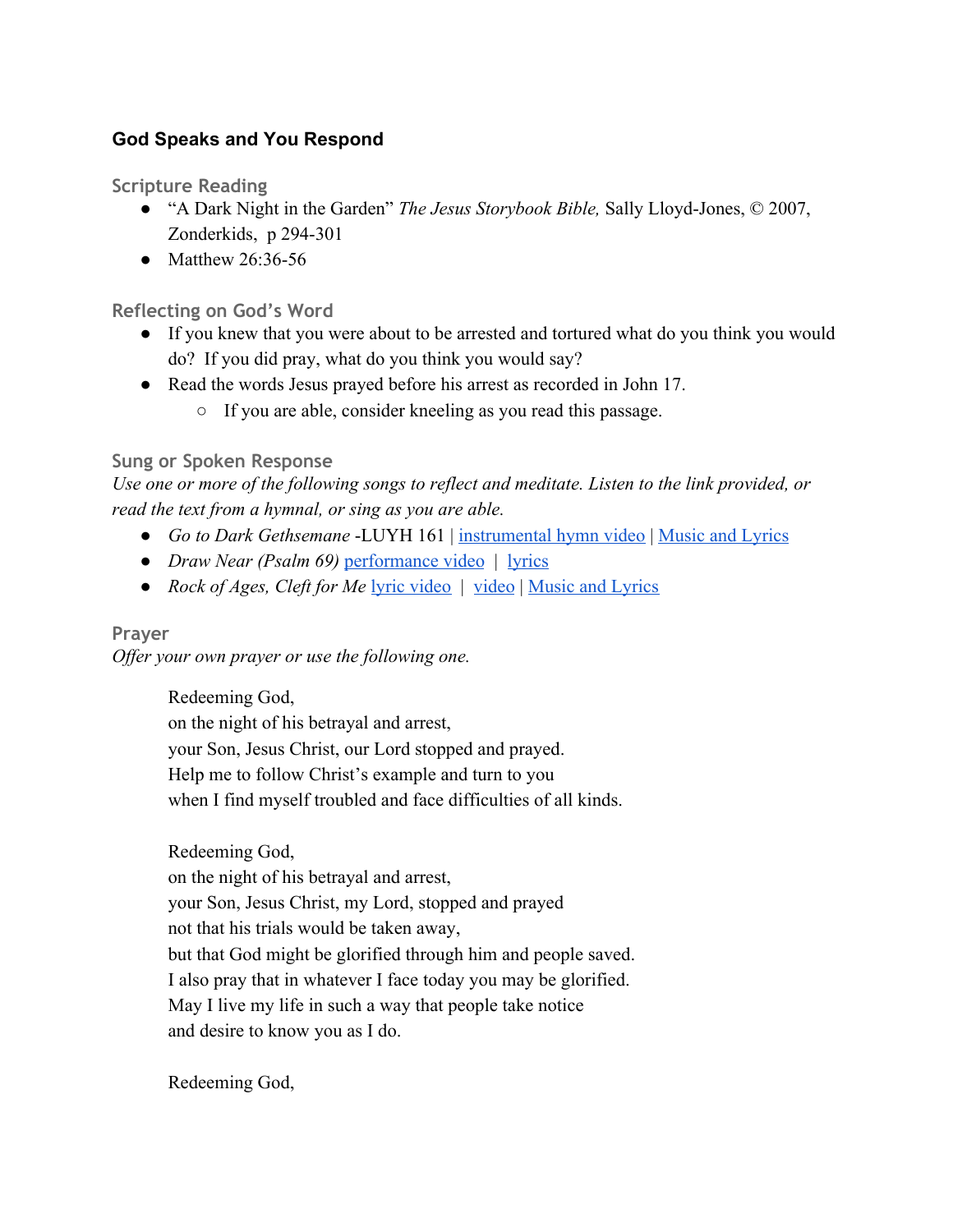on the night of his betrayal and arrest, your Son, Jesus Christ, our Lord stopped and prayed for those who were closest to him. Today I offer these prayers for those I know and love: *(Add your own prayers.)*

Redeeming God, on the night of his betrayal and arrest, your Son, Jesus Christ, our Lord stopped and prayed for the unity of all believers. Forgive me when I have not acted as part of the family of God, united in you. Help me to express such deep love and care for others that the world around me notices.

Redeeming God, on the night of his betrayal and arrest, your Son, Jesus Christ, our Lord, stopped and prayed. Thank you for providing me with this time to stop and pray, in the name of Jesus Christ, our Lord. **Amen.**

-*Rev. Joyce Borger*

#### **God Sends**

*While you may not be leaving your home during this week, you are still called to be Christ's presence in your relationships, on zoom calls, and social media posts, thus continuing your worship of God in all you do and say. Read this verse of praise aloud.*

#### **Closing Verse**

**Worthy is the Lamb, who was slain, to receive power and wealth and wisdom and strength and honor and glory and praise!**  $-$ Rev. 5:12